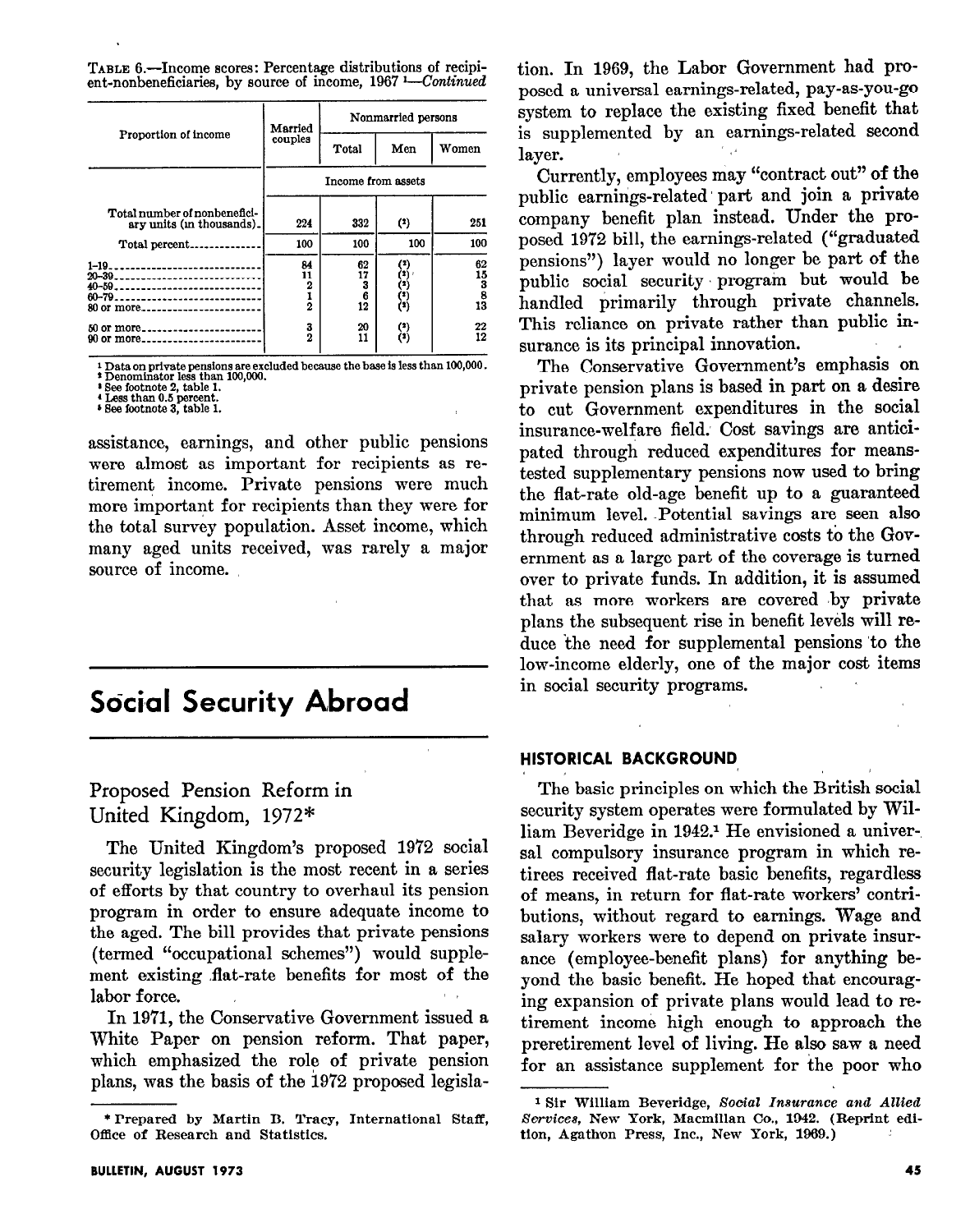had little or no income beyond the basic benefit. This supplement was to be means-tested and distinct from the national insurance benefit based on contributions.\*

The flat-rate approach encountered increasing difficulties when: inflation reduced the value of flat-rate benefits (not automatically adjusted), the proportion of .the population of pension age grew, expectations of higher benefits increased, and the cost of means-tested benefits rose steadily. By the early 1960's a way was being sought to raise benefits without increasing contributions to the system or adding sizable general revenue funds. The answer was an earnings-related second layer.

The aim of the second layer (established by the Graduated Contributions Act of 1961) was to provide most retired workers with benefits that would be more in line with preretirement income. It was intended for employees who were not contracted-out to occupational plans. In effect, it placed the financial burden of improving the national insurance system upon employer-employee contributions.

Growing problems also caused concern for those at the lower end of the income scale-impoverished pensioners, for example, and others in need. The means-tested supplement was originally seen in the Beveridge Report as a "safety net" to help the few retirees whose income did not meet a basic subsistence level and who had no occupational benefits or savings to supplement the basic flat-rate benefit. The number of persons requiring the means-tested supplement increased steadily, however, until it reached almost one-third of all old-age beneficiaries by the 1960's. Because this supplement was paid through general revenue, financing became an increasing burden.

## WHITE PAPER PROPOSALS

### labor Government

Faced with this situation, the Labor Government prepared a White Paper in January 1969

aimed at altering the present system of flat-rate plus graduated contributions.8 The paper indicated that the existing two-layer approach could not be adapted to meet basic subsistence needs of lower-paid contributors. Increasing the flat-rate benefits for all would call for larger contributions from all (including those who could not afford them). The Government warned that if costs of higher retirement benefits could not be met without further taxing of the needy, then supplemental benefits would continue to play an even bigger role in meeting minimum subsistence levels. This prospect was not a desirable one since general revenue expenditures would be greater without achieving any reduction in "welfare" outlays.

Specifically, the White Paper proposed replacing the existing formula with a system that was completely earnings-related.4 The Labor Government saw this change as the best way to increase pensions, cope with inflation, and thereby reduce the need for Government financing of supplemental pensions. The White Paper further proposed that future pension adjustments be based on a review every 2 years of pension rates. It was also anticipated that earnings-related contributions would provide some additional protection against inflation because contributions and benefits both would rise with higher earnings.

The paper called for continued expansion of occupational plans as an essential part of the effort to provide adequate benefits and reduce Government costs. Private pensions were to complement, not replace, a nationally administered social security system.

### Conservative Government

When the Conservatives took office in June 1970 they encountered the same problems. In a 1971 White Paper, Strategy for Pensions, the problems were summarized as continuing growth in Government expenditures despite failure to meet the retirement needs of low-income workers,

<sup>2</sup> These reform measures were the basis for the Family Allowance Act, 1945; National Insurance Act, 1946 ; and National Assistance Act, 1948. They are currently incorporated in the social security laws of 1965 and 1936 that consolidated earlier legislation and subsequent amendments.

<sup>&</sup>lt;sup>3</sup> In 1969, men paid a flat rate of 13 shillings 7 pence, plus 4.75 percent of weekly wages between f9 and f18 and 3.25 percent from f18 to f30. The employer paid a flat rate of 15 shillings plus 4.75 percent and 3.25 percent, respectively.

<sup>4</sup> For a fuller description of the White Paper, see the Social Security Bulletin, May 1969.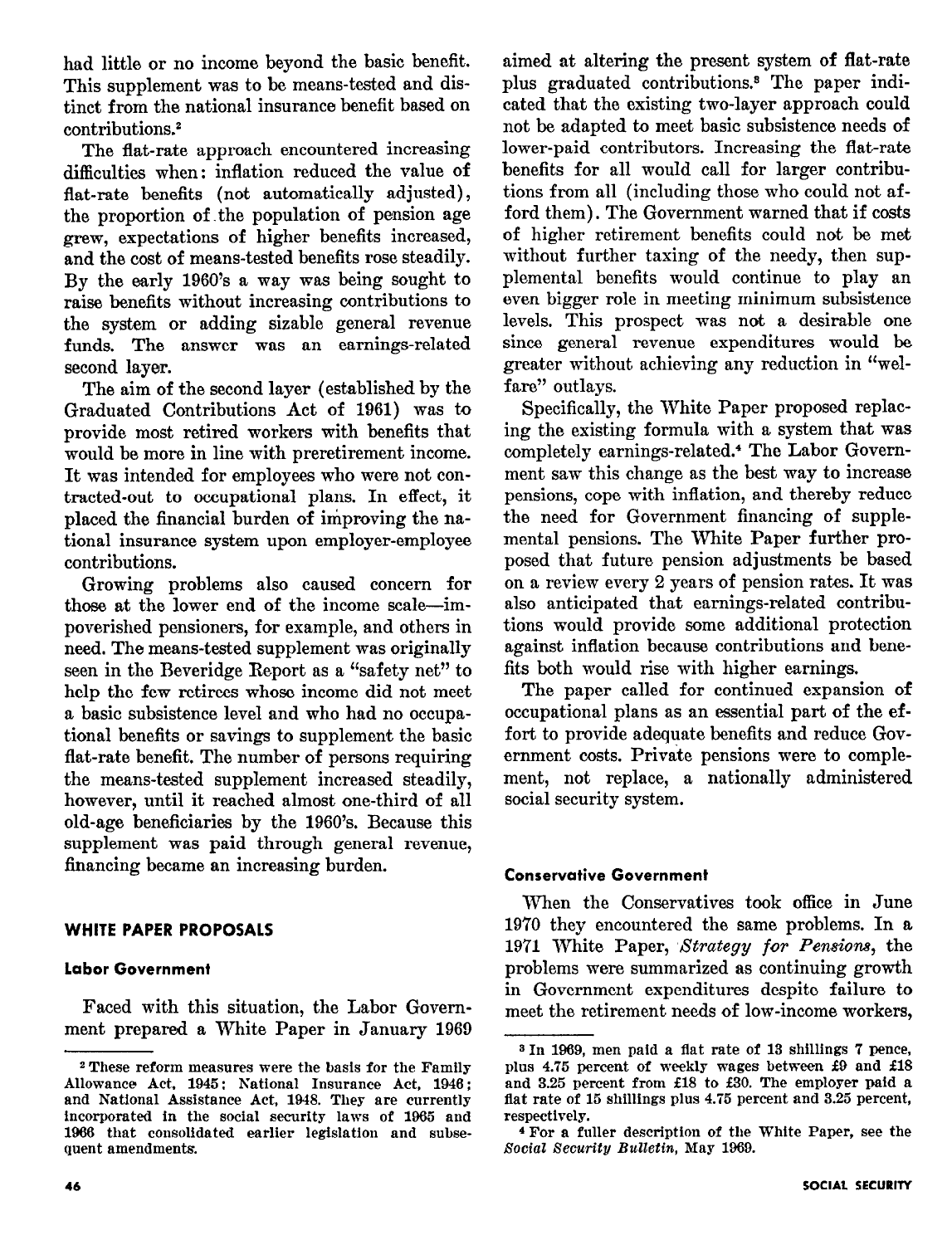inability of the two-layer system to expand coverage without excessive taxation to such workers, and excessive use of the supplementary pension beyond its original "safety net" function.

In contrast to Labor's approach, however, the Conservative White Paper related these problems to inadequate expansion of occupational retirement plans. It therefore emphasized the development of private plans. To achieve this end, the proposal promulgated two principal elements : (a) a revised basic flat-rate benefit system and (b) coverage under either occupational pension plans or a "State reserve" plan.

Under the proposal the present flat-rate benefits would be retained. After April 1975, employees would be required to contribute to the flatrate benefit system and must be covered by either an occupational plan or a State reserve plan. Graduated, wage-related contributions would be replaced by payroll contributions of 12.75 percent. Employees would contribute 5.25 percent and employers 7.5 percent up to a ceiling of one and one-half times the national average earnings (currently \$48 a week). The White Paper foresees coverage of about two-thirds of the regular wage and salary workers by private pension plans as the second layer of protection. Coverage under these plans would include mainly those employed by larger companies. The remaining one-thirdprimarily casual and part-time workers, workers in smaller companies, and the self-employedwould be under the mandatory "reserve scheme." The latter would be in the nature of a large, semiautonomous occupational plan, with the State collecting the contributions.

The occupational pension plans would have to meet and maintain minimum standards. To be initially accepted, a company's plan would have to be "recognized" by an independently operated occupational pension board, which would also have authority to revoke recognition. The conditions for recognition and exemption from the State reserve plan follow.

The minimum pension payable at normal retirement age of 65 (60 for women) must be at least 1 percent (0.7 percent for women) of earnings up to the proposed limit under the basic flat-rate benefit plan for each year of service from April 1975 and after. In addition, a widow's benefit of 50 percent of a retiree's pension must be provided. For widows of workers who died before retiring, the pension must be an annual rate of 50 percent of the deceased's earned pension or a single lump-sum payment.

Pensions would also be adjusted for cost-ofliving increases by one of the following options: (1) automatic increase in line with changes in the cost-of-living index, (2) a fixed annual rate of increase (at least 3 percent), (3) provision in the funding arrangements to ensure periodic increases in payable pensions, (4) payment of a basic pension of 1.25 percent of covered earnings per year instead of the minimum requirement of 1 percent per year. Vesting would be required for employees who attain age 26 and have 5 or more years with the employer.

If an employee is not covered by a recognized plan, he would automatically be covered by the State reserve plan, which would be actuarially funded and privately administered by an inde- ,pendent board with broad investment powers. Employees would contribute 1.25 percent and the employers 2.5 percent of earnings up to the same limit as contributions to the flat-rate benefit plan (one and one-half 'times the national average earnings).

Benefits payable under the State reserve plan, at age 65 for men and age 60 for women, are based on a pure money purchase principle. Benefits accruing annually will be larger for younger employees than for the older workers. A widow's benefit of 50 percent is paid when the retiree dies after age 65. In case of death before age 65, the rate is 50 percent of accrued benefits based on contributions to the date of death. Retirees will receive a pension "bonus" if the reserve pension fund's earnings exceed the assumed 4 percent rate of return on investments.

The proposed revisions in the pension system are designed to reduce Government expenditures and give the private sector a larger role in social security provisions. Four closely related objectives are connected to this approach: expansion of occupational retirement plans, reduction in the need for supplementary benefits, increase in replacement rates, and improvement of vesting.

Occupational retirement plans.—The White Paper expressed concern at the lack of growth of retirement plans in the private sector. The number of employees covered by such plans declined from 12 million to 11 million (representing about 54 percent of the labor force) covered by occu-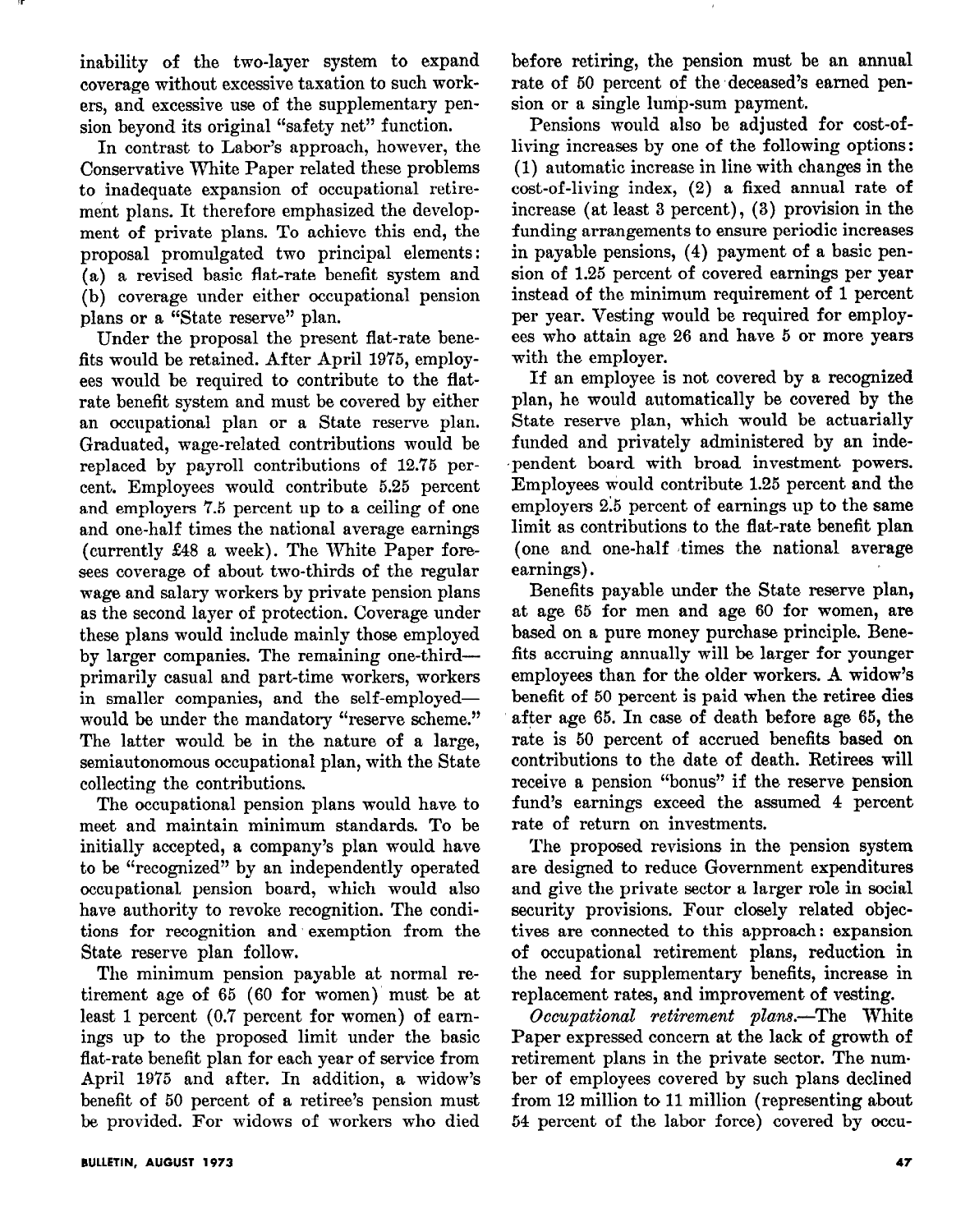pational insurance plans from 1966 to 1971, while the actual number of private plans remained constant at about 65,000. This decline is due in part to a reduction of 1 million workers in the total number in the labor force during this 5-year period.

Of the nearly 9 million noncovered workers in firms with occupational plans, 5 million are ineligible for coverage because of the character of their work (semiskilled laborers, for example) and 3.5 million workers are ineligible because they do not meet tenure requirements. Both groups are primarily women (only 13 percent of women workers are covered by occupational plans). The White Paper estimated that under its proposed program occupational plans would increase coverage by 5 million employees to a total of 16 million, mostly in small firms currently without pension plans. It is expected that additional coverage of some part-time and highly mobile workers, now often excluded from private plans, would result from this expansion. Most of these workers, however, would be covered by the State reserve plan. In sum, of the estimated labor force of 23 million, 16 million would be under occupational schemes and the remaining 7 million would come under the reserve plan.

 $Supplementary$  pensions.—A second function of the White Paper's proposal was to reduce the need for means-tested supplementary pension. The accelerating costs of the program as well as the negative aspects of its welfare image have made it a primary problem, according to planners.

The rising costs are reflected in a monetary increase of more than 33 percent in expenditures from 1966 to 1969. The cost increase stems in part from higher benefit rates and payment to more beneficiaries. The proportion of pensioners drawing supplementary pensions has been near 30 percent (about 2 million retirees) of all pensioners in recent years. According to official reports, an estimated 500,000-800,000 additional pensioners would have been entitled to payments if they had filed.

The White Paper's approach to this problem was not intended to eliminate completely the supplementary pension payments. The proposal would reduce the need 'for these payments by relying on flat-rate benefits, together with occupational or State reserve coverage, to produce sufficient retirement income.

For workers covered under the State reserve program plan, it would be a long time before retirement benefits for older workers would be increased because the proposal contains no provision for accelerating the maturity period. Many retirees, therefore, would remain dependent on the means-tested supplementary pension until the 1980's when employees might have contributed enough to receive benefits at least equal to the guaranteed minimum income.

Nor was it the aim of the White Paper to eliminate supplementary pensions for certain women employees and widows. Thus, 'women who choose to pay a reduced contribution into the flatrate system could qualify for a means-tested supplementary pension. Other women may be potential recipients as widows entitled to receive only one-half of a deceased spouse's retirement pension under the State reserve plan. The law will require only that benefits be no less than 50 percent of the spouse's pension, but some occupational plans may exceed this amount. ,

Replacement rates.-- A third area of focus in the White Paper was the provision of a benefit high enough to permit retirees to maintain their preretirement standard of living. It was estimated that a replacement rate of about 50 percent of immediate preretirement income would produce this result.<sup>5</sup>

The real value of even an increased replacement rate would, of course, be reduced if benefits do not keep pace with inflation. Coping with inflation is approached by the proposed reform in three related ways: (1) an annual cost-ofliving review of the flat-rate benefit to keep pace with rising costs; (2) use of the earned interest from the State reserve plan (estimated at 4 percent a year) to give the pensioner retirement bonuses; and (3) Government assurance that private plans provide an adequate replacement rate by requiring a minimal pension level and postretirement increases.

<sup>5</sup>Take, for example, tie national average earnings in the manufacturing industry at the  $1972$  level- $£32$  a week. Since the flat-rate benefit was then £6.75, the occupation plan would have had to provide f9.25 to bring the benefit up to f16 or half the earnings being received at retirement. This level would not be reached until the system matures.